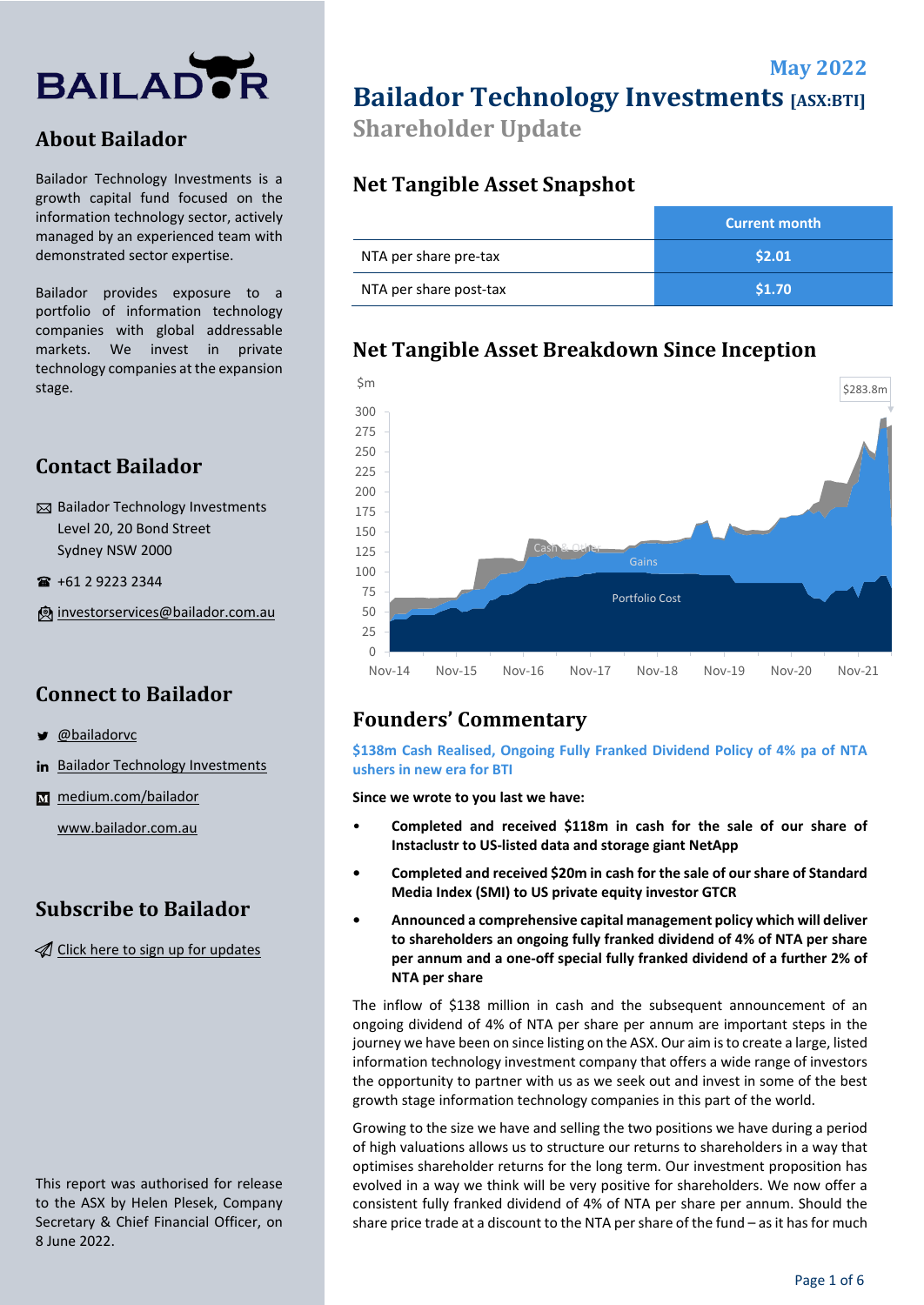# **BAILAD**

of our listed life – the annual yield on share price to shareholders from the dividend payment will be even higher than 4% pa.

However, we want to make it very clear, an attractive dividend yield is not the primary way in which we expect to deliver investment returns to shareholders. Our number one aim as investors on your behalf is to invest in growth stage information technology companies, partner with founders and management to grow the value of the companies we invest in and realise significant capital gains when the time is right. This is what we have been doing for the nearly eight years we have been listed and this is what we will continue doing. Investors should think of the regular fully franked dividend at an attractive yield as simply de-risking and bringing forward their total return.

We remain confident of delivering high blended growth in capital returns to shareholders for the following reasons:

- 1. Valuations in technology stocks have declined sharply all over the world and new investments will be at prices that give us a good chance of repeating the returns we have delivered so far
- 2. We hold two excellent public company positions SiteMinder and Straker Translations – that we believe have significant value upside from current trading prices
- 3. We hold just 23% of the portfolio in private company positions currently. We are very happy with the operating and financial performance of those companies



4. We continue to see a steady stream of exciting new private company investment opportunities and regularly expect to make new investments

Attached to this month's statement are Case Studies of the two investments we have just exited – Instaclustr and SMI. We hope the Case Studies help shareholders understand more fully what we do. In the Case Studies we talk about the original investment thesis – why we thought our investment would grow in value – what we learned along the way and what delivered the returns for us all in the end. As you will see from the Case Studies, the drivers of valuation growth and our returns are always the same. They are growth in revenue, improved quality of revenue, margin expansion, profitable unit economics, valuation multiple expansion, and efficient use of capital.

What you don't see from the Case Studies is how growth and improvement in these six drivers of value are achieved. For that we are incredibly grateful to our founders and management teams. We work hard to be supportive, insightful and problem solvers for the founders and managers we invest with, and we are all of those things, but in the end it is the founders and managers of the businesses who create the value for us and for you and we will never forget that.

> **David Kirk & Paul Wilson** Bailador Co-Founders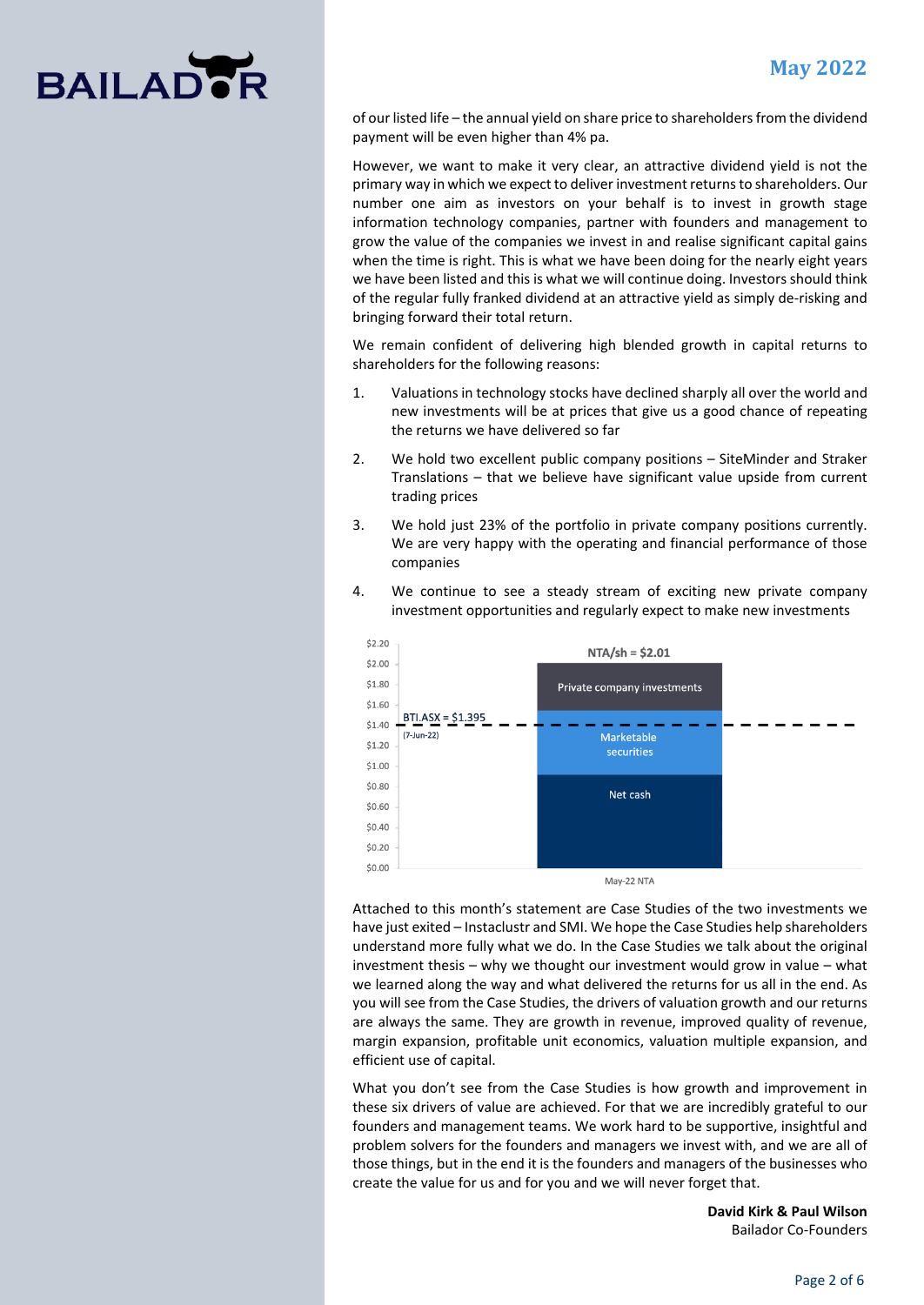# **BAILADER**

# **Investment Focus**

Bailador typically invests \$5 million or more in businesses within the technology sector that are seeking growth stage investment.

Companies we invest in typically share the following characteristics:

- Run by the Founders
- Two to six years in operation
- Proven business model with attractive unit economics
- International revenue generation
- Huge market opportunity
- Ability to generate repeat revenue

Important verticals we seek to invest in within the technology sector include: SaaS and other subscription-based internet businesses, online marketplaces, software, e-commerce, high value data, online education, telecommunication applications and services.

# **Highlights**

#### **Movement in NTA**

BTI's NTA per share (pre-tax) at close of May 2022 was \$2.01 (April 2022 \$1.99). Key movements in NTA per share during May were:

**Portfolio valuations**

| Uplift on Instaclustr on realisation                                                    | 3.8c per share  |
|-----------------------------------------------------------------------------------------|-----------------|
| Uplift on SMI on realisation                                                            | 0.4c per share  |
| Decrease in SiteMinder (ASX:SDR) share<br>price to \$4.67 (April 2022 \$4.69)           | -0.2c per share |
| Decrease in Straker Translations (ASX:STG)<br>share price to \$1.18 (April 2022 \$1.25) | -0.5c per share |
| Other operating expenses                                                                | -1.5c per share |

Operating expenses include provision for performance fee not yet payable, with any payment of performance fee dependent on the company completing FY2022 in excess of the 8% compound hurdle rate.

Throughout May 2022, Bailador completed the realisations of Instaclustr and Standard Media Index. The realisations have crystalised taxable gains and provide certainty around tax payable on the gains. The tax payable is expected to be paid in March 2023 and is estimated to move 21 cents per share from pre-tax NTA to the company's franking account allowing the company to pay fully franked dividends.

## **Instaclustr Instaclustr**

As announced in ou[r ASX release on Wednesday 25th May,](https://bailador.com.au/assets/downloads/220525_Insta_PR_Closing_ASX.pdf) Bailador has received A\$118m of net cash proceeds through the sale of 100% of its investment in Instaclustr. Instaclustr has been [acquired by](https://bailador.com.au/news/netapp-closes-acquisition-of-instaclustr)  [NetApp,](https://bailador.com.au/news/netapp-closes-acquisition-of-instaclustr) a global, cloud-led, data-centric software company based in the US.

### **SiteMinder SiteMinder**

SiteMinder [partnered with HOMA,](https://bailador.com.au/news/homa-partners-with-siteminder-to-ride-new-wave-of-co-living-reservations-in-thailand) a pioneering co-living brand based in Thailand, to make it easier for guests to book directly online. The partnership will begin with HOMA Phuket Town, before being extended to three additional Thai locations opening in the next 18 months, and Indonesia and Vietnam in 2024.

Sankar Narayan, SiteMinder CEO, and Dai Williams, Chief Growth Officer, [spoke to David Yuan from Tidemark](https://bailador.com.au/news/siteminder-extending-into-consumer-demand) about SiteMinder's origins and platform evolution.

The latest edition of SiteMinder's expert content series features [Markus Seemann, founder of 9seemeilen Hospitality,](https://bailador.com.au/news/siteminders-expert-content-series-revenue-management-edition-with-markus-seemann) giving his insights on revenue management and how hoteliers can control the fate of their business in real time.

#### **Standard** Media index

#### **Standard Media Index**

As announced in our **ASX release on Tuesday 31st May**, Bailador has received A\$20m of net cash proceeds from the sale of 100% of its investment Standard Media Index. SMI has bee[n acquired by GTCR,](https://bailador.com.au/news/gtcr-and-dreamscape-announce-strategic-investment-in-standard-media-index) a leading private equity firm based in Chicago.



#### **Straker >>** Straker Translations

Straker Translations released its FY22 results (March year-end) to the ASX. Revenue was up an impressive 78.5% on the prior year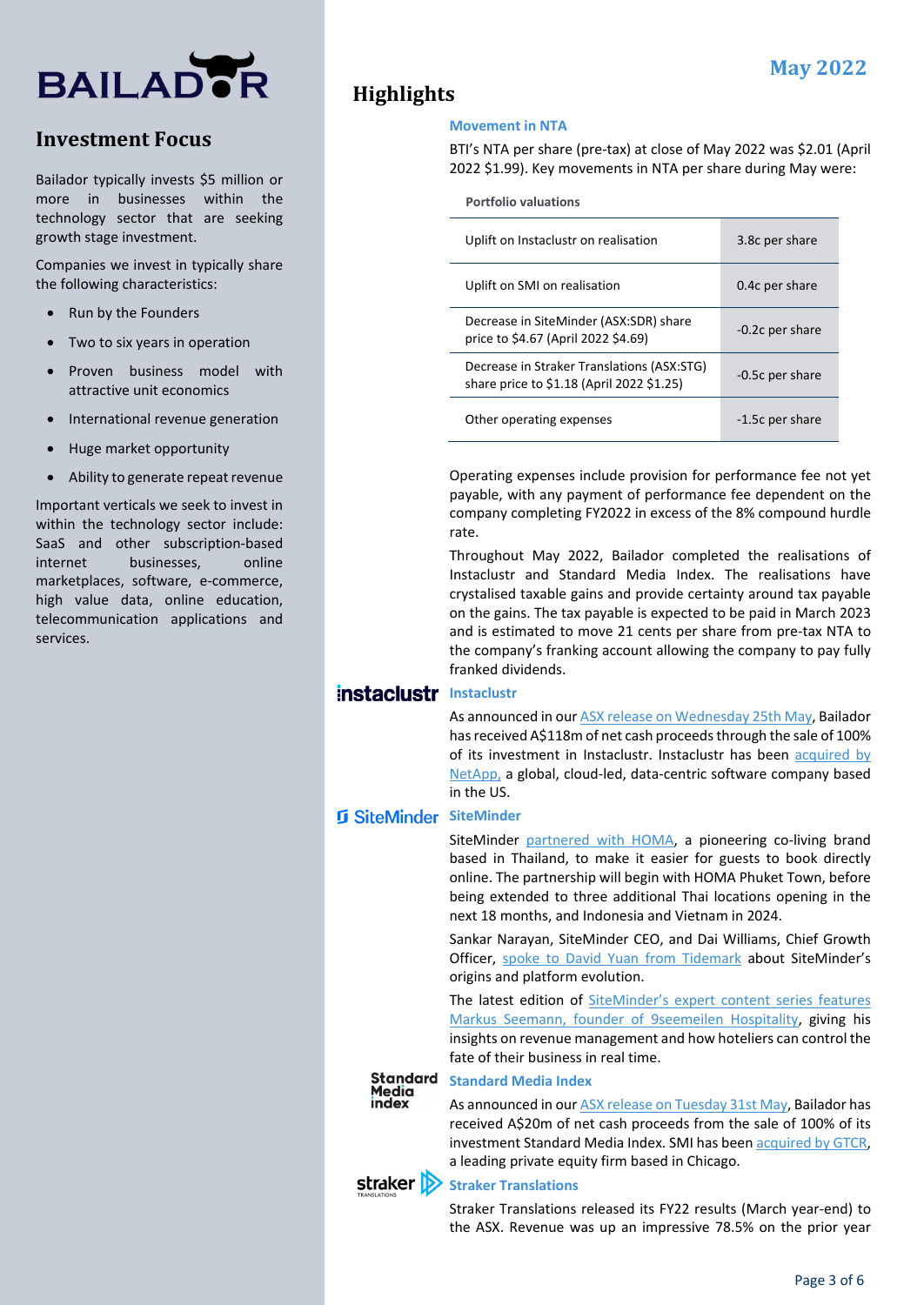

surpassing revenue guidance, driven by of strong organic growth and successful acquisitions. Other highlights included gross margin expansion to 54.3%, adjusted EBITDA profit of \$1.2m for the second half of the financial year, and a strong balance sheet with \$15.1m of cash and no debt[. Click here](https://cdn-api.markitdigital.com/apiman-gateway/ASX/asx-research/1.0/file/2924-02526683-2A1376486?access_token=83ff96335c2d45a094df02a206a39ff4) to read the media release[, click here](https://cdn-api.markitdigital.com/apiman-gateway/ASX/asx-research/1.0/file/2924-02526685-2A1376488?access_token=83ff96335c2d45a094df02a206a39ff4) to view the FY22 Presentation to shareholders, and [click here](https://cdn-api.markitdigital.com/apiman-gateway/ASX/asx-research/1.0/file/2924-02526680-2A1376484?access_token=83ff96335c2d45a094df02a206a39ff4) to view the Annual Report 2022.

### **nosto**<sub>&</sub> Nosto

Nosto was up for valuation review as at 31 May 2022 given it has been 12 months since the last valuation was undertaken. Nosto has traded strongly over the past 12 months, but despite this strong trading, we have decided not to change our valuation.

#### **BAILADOR** Bailador

Stockhead [reported on Bailador's new dividend policy](https://bailador.com.au/news/stockhead-dividend-and-conquer-bailador-technology-investments-new-dividend-policy-as-nta-grows) announced in ou[r ASX release on Wednesday 1st June.](https://bailador.com.au/assets/downloads/20220531_BTI_Dividend_Policy.pdf) The new policy commits to ongoing fully franked semi-annual dividend payments totalling 4% per annum of BTI's NTA pre-tax (i.e. 2% of NTA pre-tax paid each half-year), plus a fully franked special dividend of 2% of NTA pretax, paid with the first ongoing dividend payment following release of BTI's FY22 results[. Click here](https://bailador.com.au/assets/downloads/20220531_BTI_Dividend_Policy_policy_only.pdf) to read the full policy.

Bailador wa[s discussed on the Baby Giants Investing podcast,](https://bailador.com.au/news/bailador-on-baby-giants-investing-podcast) which focuses on Australian small cap investing.

Bailador [featured in Letter of Intent,](https://bailador.com.au/news/letter-of-intent-on-instaclustr-transaction-close) a daily newsletter for Australian dealmakers. The piece focused on what Instaclustr's acquisition by NetApp means for Bailador.

#### **Important Notice**

Bailador Investment Management Pty Ltd ACN 143 060 511 ('Manager') has prepared the information in this announcement. This announcement has been prepared for the purposes of providing general information only and does not constitute an offer, invitation, solicitation or recommendation with respect to the purchase or sale of any securities in BTI, nor does it constitute financial product or investment advice, nor take into account your investment, objectives, taxation situation, financial situation or needs. Any investor must not act on the basis of any matter contained in this announcement in making an investment decision but must make its own assessment of BTI and conduct its own investigations and analysis. Past performance is not a reliable indicator or future performance.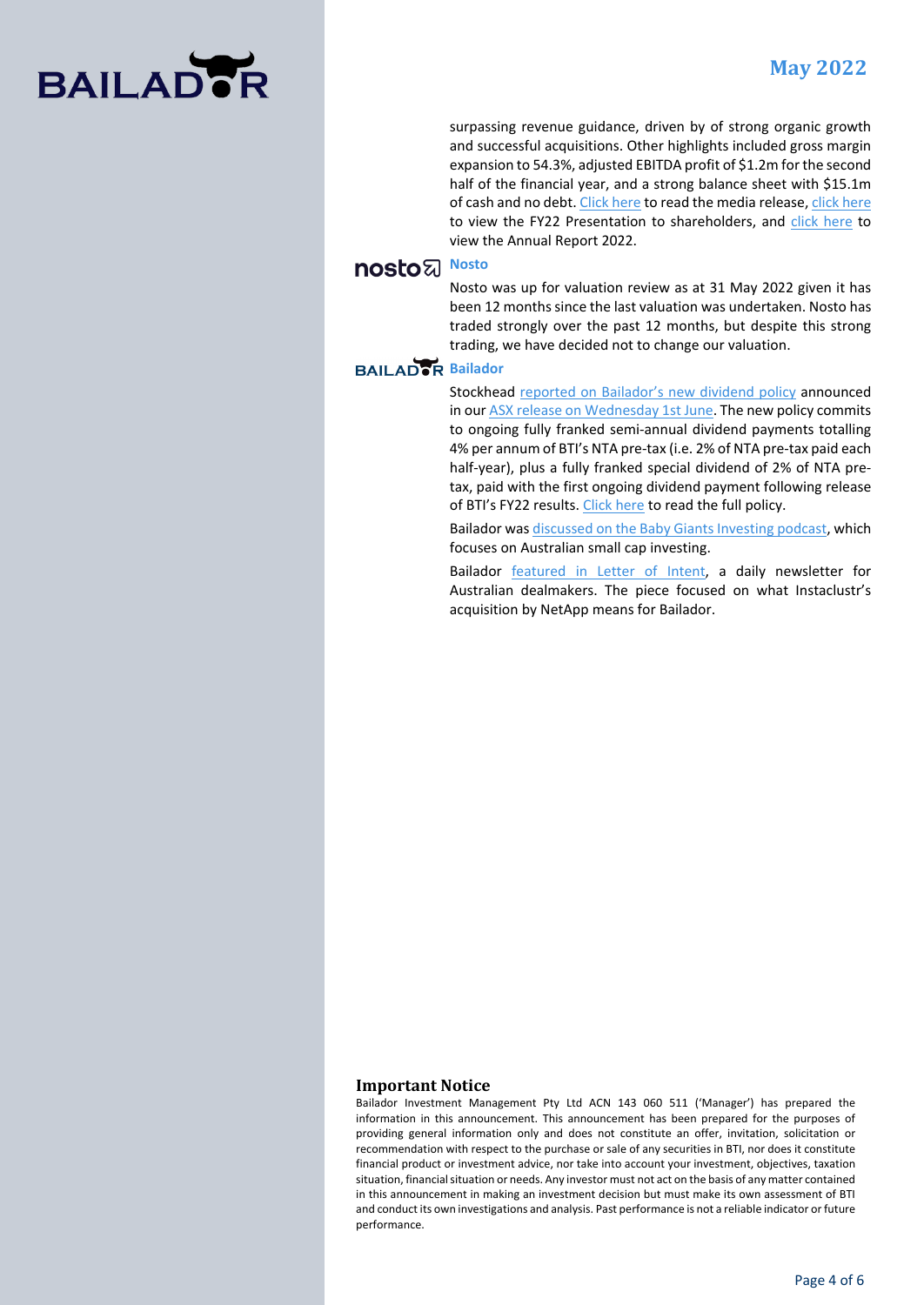

# **BTI Portfolio Net Tangible Asset Summary**

|                                                                        | Valuation (\$'m) | Gain (%) |                       | NTA per share (\$) | <b>Third Party Event Valuation</b> | <b>Next Valuation Review<sup>1</sup></b> |
|------------------------------------------------------------------------|------------------|----------|-----------------------|--------------------|------------------------------------|------------------------------------------|
| <b>SiteMinder</b>                                                      | 78.0             | 474%     |                       | 0.55               | $\checkmark$                       | Mark to market each<br>month end         |
| <b>InstantScripts</b>                                                  | 16.6             | 10%      |                       | 0.12               | $\checkmark$                       | March 2023                               |
| <b>Rezdy</b>                                                           | 12.8             | 69%      |                       | 0.09               | $\checkmark$                       | October 2022                             |
| <b>Access Telehealth</b>                                               | 12.5             | 0%       | ▶                     | 0.09               | $\checkmark$                       | December 2022                            |
| <b>Nosto</b>                                                           | 11.5             | 3%       |                       | 0.08               | $\checkmark$                       | May 2023                                 |
| <b>Straker Translations</b>                                            | 10.8             | 10%      |                       | 0.08               | $\checkmark$                       | Mark to market each<br>month end         |
| <b>Mosh</b>                                                            | 7.5              | 0%       | $\blacktriangleright$ | $0.05\,$           | $\checkmark$                       | December 2022                            |
| <b>Brosa</b>                                                           | 4.5              | 49%      |                       | 0.03               |                                    | October 2022                             |
| Cash                                                                   | 143.8            |          |                       | 1.02               |                                    |                                          |
| Other <sup>2</sup>                                                     | $-14.2$          |          |                       | $-0.10$            |                                    |                                          |
| <b>Net Asset Value / Net Asset</b><br><b>Value Per Share (Pre Tax)</b> | 283.8            |          |                       | 2.01               |                                    |                                          |

Denotes change to valuation in current month Denotes valuation review in next six months

<sup>1</sup> Next valuation review date refers to the date of the next formal valuation review. Valuation events can also occur in a shorter time frame where there is a third-party investment or a valuation change material to BTI.

<sup>2</sup> Includes provision for performance fee not yet payable, with any payment of performance fee dependent on the Company completing FY2022 in excess of the 8% compound hurdle rate.

Please Note: Figures in this report are unaudited and exclude tax. The current value for each investment in the table above is consistent with the BTI investment valuation policy, which may be found in the BTI prospectus l *ASIC on 3rd October 2014 and available on the ASX website.*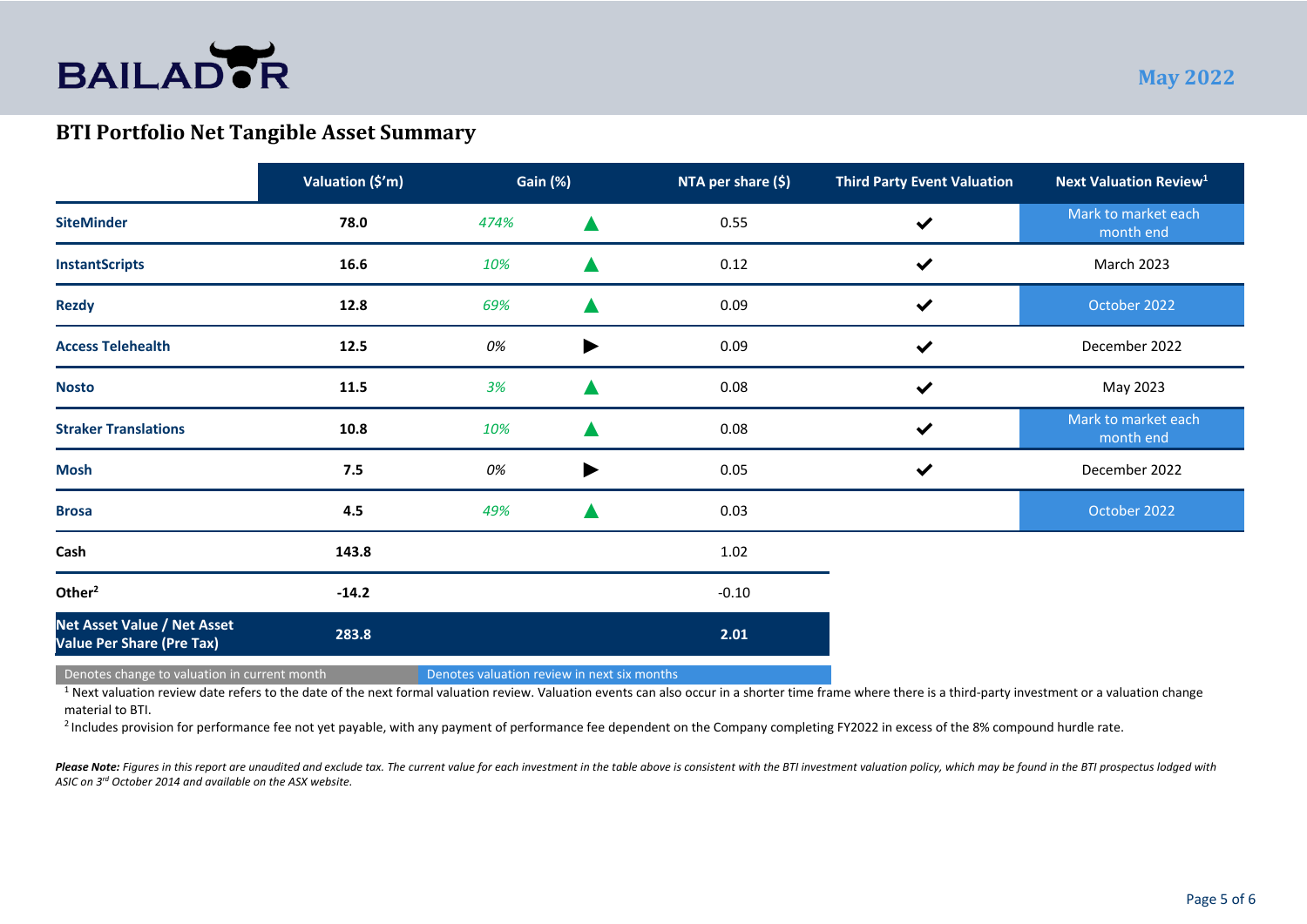

# **Portfolio Company Details**

|        | <b><u>f</u></b> SiteMinder                                                                                  | $\gg$ InstantScripts                                                                                              | 2 rezdy                                                                                                                | access<br>telehealth                                                                              |
|--------|-------------------------------------------------------------------------------------------------------------|-------------------------------------------------------------------------------------------------------------------|------------------------------------------------------------------------------------------------------------------------|---------------------------------------------------------------------------------------------------|
| Name:  | <b>SiteMinder</b>                                                                                           | <b>InstantScripts</b>                                                                                             | <b>Rezdy</b>                                                                                                           | <b>Access Telehealth</b>                                                                          |
| Type:  | SaaS/B2B                                                                                                    | Digital Healthcare/B2C                                                                                            | SaaS                                                                                                                   | Digital Healthcare/B2C                                                                            |
| About: | World leader in hotel channel<br>management and distribution solutions<br>for online accommodation bookings | Digital platform enabling convenient<br>access to high quality doctor care and<br>routine prescription medication | Leading, innovative and fast growing<br>online channel manager and booking<br>software platform for tours & activities | Specialist telehealth platform connecting<br>Australian communities to high-quality<br>healthcare |
| HQ:    | Sydney                                                                                                      | Melbourne                                                                                                         | Sydney                                                                                                                 | Melbourne                                                                                         |
| Staff: | 750-1000                                                                                                    | $1 - 50$                                                                                                          | 100-250                                                                                                                | 50-100                                                                                            |

|        | <b>nosto</b>                                              | <b>straker</b>                                                                                                    |                                                                                                                    | <b>BROSA</b>                                                           |
|--------|-----------------------------------------------------------|-------------------------------------------------------------------------------------------------------------------|--------------------------------------------------------------------------------------------------------------------|------------------------------------------------------------------------|
| Name:  | <b>Nosto</b>                                              | <b>Straker Translations</b>                                                                                       | <b>Mosh</b>                                                                                                        | <b>Brosa</b>                                                           |
| Type:  | SaaS/B2B                                                  | Marketplace/Machine Learning                                                                                      | Digital Healthcare/B2C                                                                                             | Online Retail/B2C                                                      |
| About: | Leading Al-powered e-commerce<br>personalisation platform | Digital language translation services<br>provider and one of the world's fastest<br>growing translation companies | Digital healthcare brand making men's<br>health and wellness easily accessible via<br>subscription treatment plans | Tech-led, vertically integrated furniture<br>brand and online retailer |
| $HG$ : | Helsinki                                                  | Auckland                                                                                                          | Sydney                                                                                                             | Melbourne                                                              |
| Staff: | 100-250                                                   | 250-500                                                                                                           | $1 - 50$                                                                                                           | 50-100                                                                 |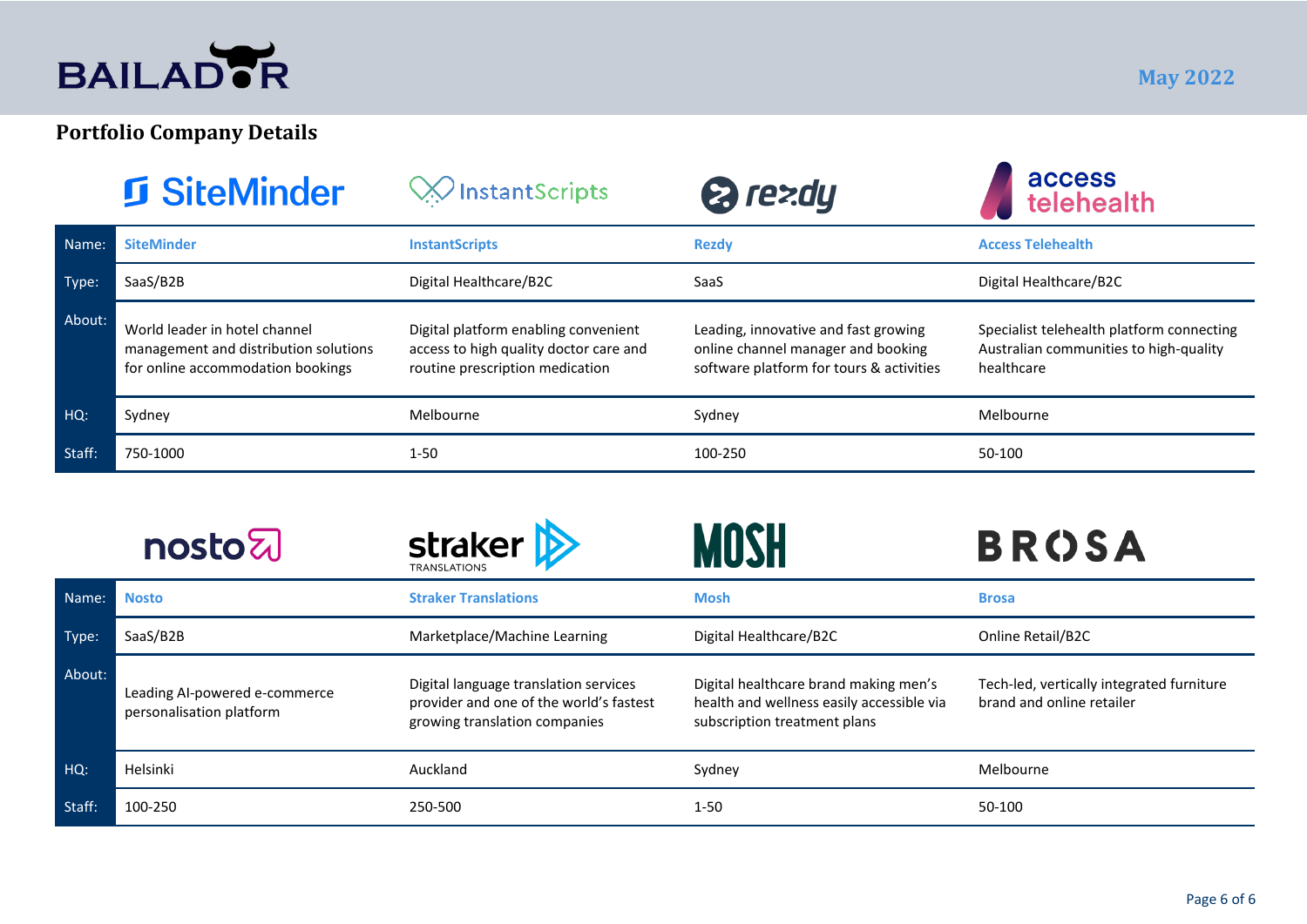

# **Investment Case Study: Instaclustr**

#### **Instaclustr Overview**

Instaclustr helps companies unlock the true power of open source technologies through its managed platform for deploying, managing, and monitoring all components of their data infrastructure. Instaclustr combines a complete data infrastructure environment with hands-on technology expertise to ensure ongoing performance and optimisation. By removing the infrastructure complexity, Instaclustr enables companies to focus internal development and operational resources on building cutting edge customer-facing applications at lower cost. Instaclustr's customers include some of the largest and most innovative Fortune 500 companies.

#### **Investment Thesis**

Bailador led Instaclustr's Series B round in November 2016, investing \$4m. In March 2017 Bailador bought an additional \$500K of shares at the same valuation. Bailador's initial investment in Instaclustr was built on the following investment thesis:

- The company was addressing a large and growing market (database) with multiple tailwinds: big data, cloud migration, open source
- They had a market leading position in a key database technology (Apache Cassandra) with the ability to expand into adjacent tech
- The management team were exceptional operators who had a track record of successfully building and exiting tech businesses
- The majority of Instaclustr's revenue was recurring subscriptions with high gross margins. They also had high customer retention numbers and strong customer account expansions, and they were also able to acquire customers efficiently
- They were based in Canberra, but they were a truly global company with the majority of revenue coming from outside of Australia
- Customer acquisition was largely inbound and many large global enterprises came to Instaclustr looking for a solution, demonstrating market demand for the product. Our diligence calls confirmed that customers loved the Instaclustr offering

#### **Investment Outcome**

- Following on from our initial investment in 2016, we invested an additional \$3.8m in June 2021 as part of an internal round
- In April 2022, Instaclustr announced they had signed an agreement to be acquired by NetApp (NASDAQ:NTAP)
- The deal delivered \$118.4m in net cash proceeds to Bailador, and generated returns of 14.2x MOIC and an 80% IRR
- The returns were driven by a combination of strong revenue growth, improved quality of revenue and valuation multiple expansion since our original investment



**\$8.4m cash invested**



**14.2x multiple of investment**

**80% internal rate of return**

#### **Bailador & Instaclustr Partnership**

The Bailador team partnered closely with the Instaclustr management team to accelerate growth, raise additional capital and position the business for potential sale opportunities. Over the five and a half year partnership Bailador was instrumental in:

- Acting as a close advisor to management as they navigated a number of strategic evolutions: single tech offering => multi tech platform, inbound sales => outbound sales and building out a senior management team to support the founders
- Assisting management with a Series C funding round in 2018. The A\$21m of capital raised enabled them to accelerate growth
- Identifying, measuring and aligning management around the key SaaS performance metrics that drove business performance
- Helping prepare the company for exit and creating materials that highlighted the underlying strengths of the business

#### **Drivers of Investment return: Revenue growth and Multiple expansion (Initial Investment)**